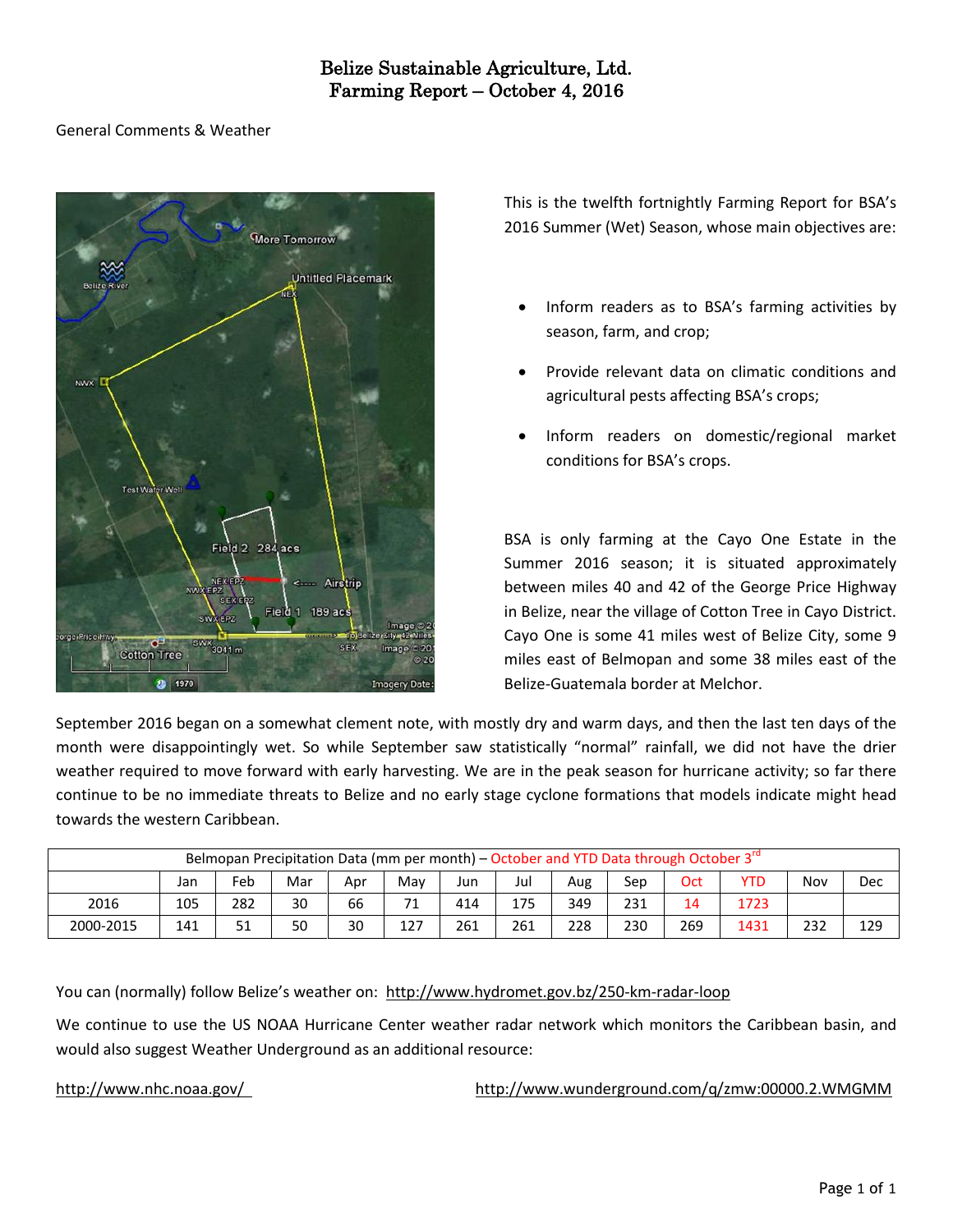# **Cayo One ~ 473 acres (100% non-irrigated)**

## This report is brief as most of our activity is now focused on the start of harvesting (Mother Nature permitting)

Farm Operations

#### Land Preparations

These were timely completed, and a full description is provided in the Lot Records at the end of this document.

#### Weather Analysis

During the last ten days of September, rainfall picked up, with some 110mm coming down right as we were getting ready to start harvesting. We notably had two days with 20+mm downpours that were enough to soak the corn and the ground, so that harvesting had to be postponed. Temperatures are down to a seasonally average 89°F (32°C); the forecast is for cooler (86°F / 30°C) weather.

## Seed Selection, Planting, and Crop Development

Planting began on Saturday May 28<sup>th</sup> and finished on June 1<sup>st</sup>. Final acreages planted were:

- DeKalb 7088 425 acres (Part of Field 1 and all of Field 2) @ 27,656 seeds/acre
- Dow 3383 24 acres (Part of Field 1) @ 27,656 seeds/acre
- American Seed & Genetics R9000 24 acres (Part of Field 1) @ 27,656 seeds/acre

## *DeKalb DK-7088 Comments*

We continue to be quite impressed with how well the DK-7088 has survived a combination of challenging early season weather and Hurricane Earl. We hope that Monsanto will be able to overcome its seed quality control problems next year and we were pleased with the constructive solution they offered to address their 2016 quality control issues.

## *Dow DAS-3383 Comments*

The Dow DAS3383 has been a disappointment. Although we will wait until after harvest to look at final crop results for the DAS-3383, the likelihood of this variety being in next year's plantings is slim.

#### *ASG RY-9000 Comments*

The ASG RY9000 will mature close to a full month behind the DK-7088 and will be the last variety harvested. While we will wait for our final yield results before making a decision, it is unlikely that we will plant this variety again.

#### Fertilizer Program

The BSA fertilizer program was completed on August 8<sup>th</sup>. For a detailed discussion of BSA's fertilizer strategy, please see the May 31, 2016 Farming Report.

## General Plant Development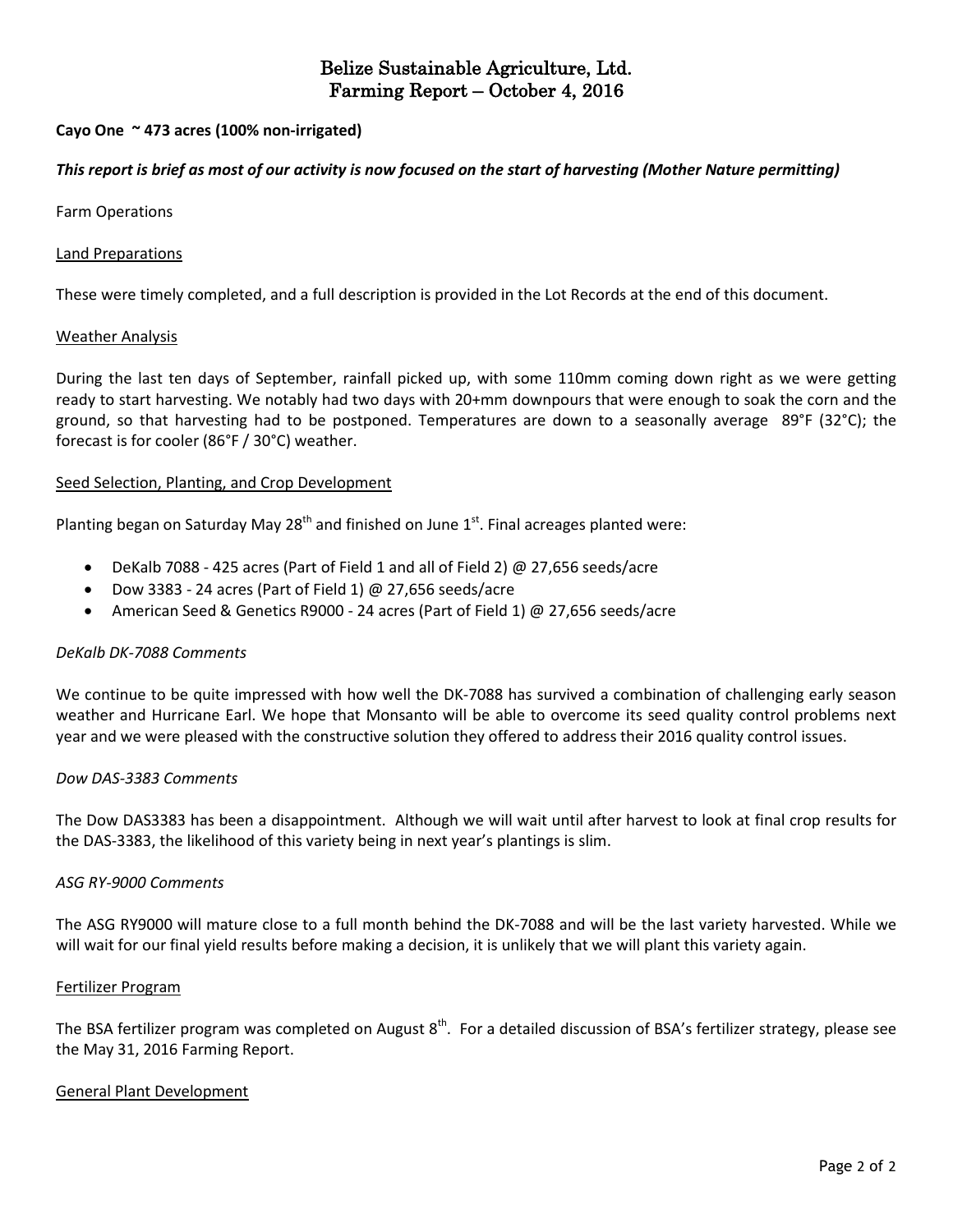Dry down of the corn ears in the field was modestly reversed due to increased rainfall. We expect to reach 28% by the end of the first week in October. The plants are trying to continue their natural cycle of senescence. Indeed, there is very little life left in the plants at this stage so we are anxious to begin harvesting as soon as moisture conditions allow.

### Insects

We are now outside of the "risk zone" when significant crop damage can occur due to insect activity.

#### Funguses and Bacteria

There continues to be widespread Eyespot Fungus in the fields, although there is little that can be done at this juncture. Given that this season's corn is destined to be animal feed, we do not expect any issues from fungus.

For a detailed discussion of BSA's fungus situation, please see the September 19, 2016 Farming Report.

#### Weeds

Weeds remain an issue and we applied a round of herbicide (Glyphosate/Heat) on the first part of Cayo 1 to be harvested to knock down as much of the weeds as possible. We remain very disappointed by the quasi failure of our initial application of the Bayer Prowl product and will be actively considering alternative products for the next corn crop.

As far as our three corn varieties are concerned, there continue to be some stark differences between the various trials. We expect to report harvest dates and yields in four weeks' time.

#### **Harvest**

BSA had planned to begin harvesting on September 26<sup>th</sup>, which is earlier than usual, but late September rains delayed the start. We now expect to start harvesting on October  $6^{\text{th}}$  or  $7^{\text{th}}$ .

For a detailed discussion of BSA's harvest strategy, please see the September 19, 2016 Farming Report.

As a reminder, our corn will be transported to Blue Creek to be dried by Hillbank Agricultural Company. It has been presold to the Northern Grain Co-op in Blue Creek. This is a change from earlier plans that had us field drying our corn at Cayo One and transporting dry corn to Blue Creek for delivery to NGC.

We continue to expect yields to be 20% to 40% lower than originally budgeted, due to the combination of bad DK-7088 Seed and Hurricane Earl Damage. However, if we harvest ~1.75–2.0 mt/acre (~70-80 Bu/acre) we will consider this an achievement considering the above two issues. As a reminder, Hurricane Earl passed directly over Cayo One!

## **Winter 2016/17 Season**

BSA continues to anticipate planting Field 2 (approximately 284 acres) with Cardi-1088 and 3296 soybeans for the Winter 2016/17 season. Soybean seed has been reserved in sufficient amount from the grower. The 3296 has been a longstanding preferred local variety for winter crops and the Cardi-1088 is preferred for summer planting; the intention is to grow a small acreage of this variety as seed stock for a potential summer crop in 2017.

BSA will be focused on installing drain tile on the entire southern portion of Cayo One, which includes Field 1.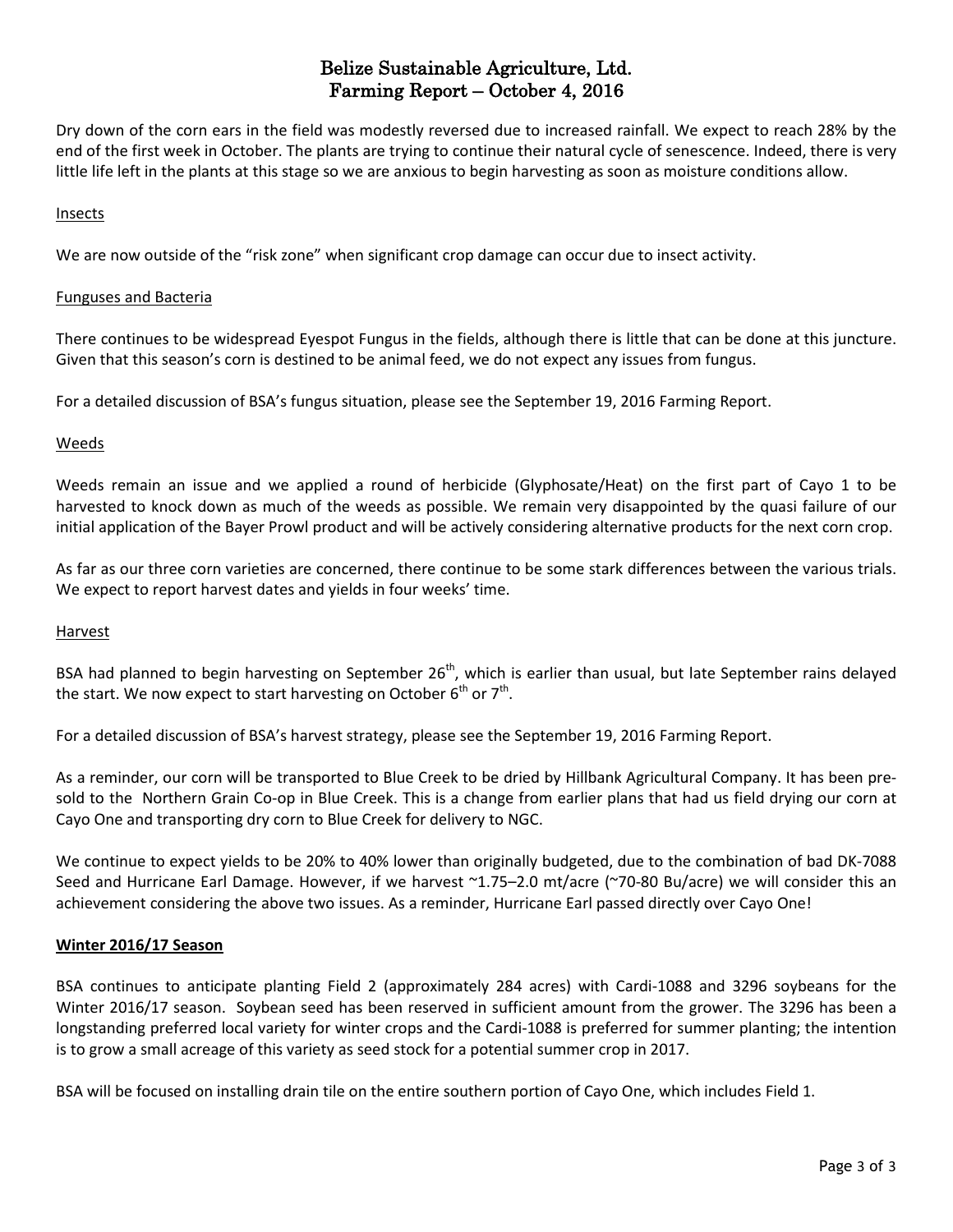

Cayo One Southwesterly view from Field 2 – Oct 4, 2016 *Weeds (green) have not been sprayed in NE section*



Cayo One Northwesterly view from Field 1 - Oct 4, 2016 *Area south of runway has not been sprayed yet*



Combine Tracks being cleaned of heavy mud – Oct 4, 2016 *Fields were too wet last week: even tracks got bogged down!*



Cayo One Southern Corner of Field 2 – Oct 4, 2016 *This section was sprayed and weeds are mostly dead*



Yalbac Ranch (Spanish Lookout) – Oct 4, 2016 *Zoom in to see how Combine is searching for corn to harvest*



Header being checked/lubricated – Oct 4, 20i6 *Equipment purchased (cheap!) in Canada arrived just in time!*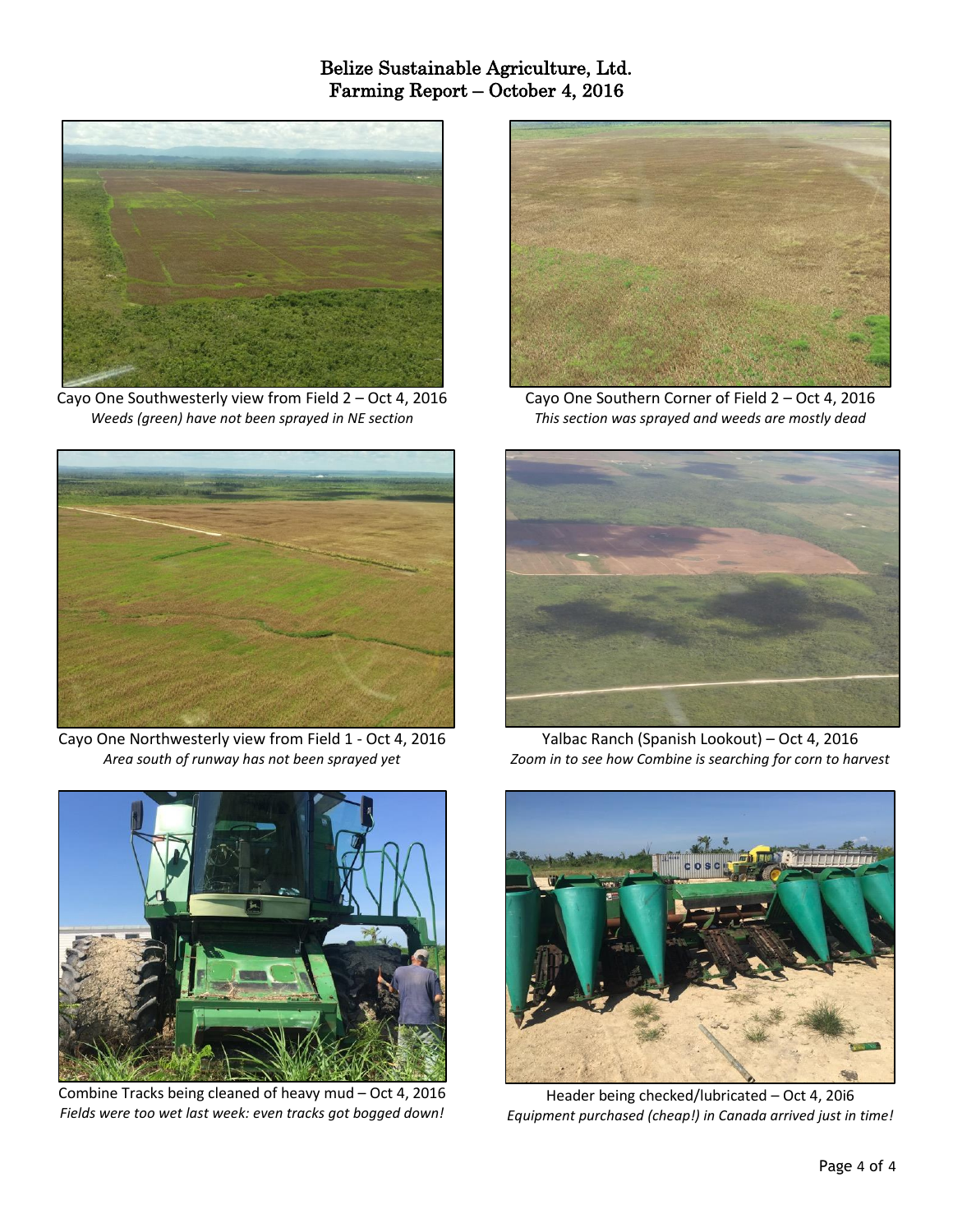## **Market Conditions and Conclusion**

# Corn

We have received further anecdotal reports out of Cayo District, which typically produces about 75% of Belize's corn, and they are now consistently dismal. We believe that previous reports of some farmers achieving outstanding yields were nonsense, and that the reality of the 2016 summer season's débacle is becoming increasingly apparent. One of the photos shows a combine searching for harvestable corn in a vast field, with little success!

We have also begun to hear more from Belize's northern corn growing communities, which represent about 25% of the country's corn growing capacity, who had been talking about a very good (for them) harvest (2.0-2.5mt/acre). However, early combine reports are much less positive. We believe that while the corn plants will have recovered well from Hurricane Earl, many of the ears will not have filled properly due to the plant stress; hence the disappointing yields. We should also point out that the northern communities do not undertake any type of scientific field/yield analyses. Their early enthusiasm was likely due to healthy looking plants and a tendency for farmers to pick the best looking ear they see when evaluating their crop…

The market for corn in Belize remains at its modestly softer level, in the BZD 26.5-27.5/cwt range (\$7.56/Bu - \$298/mt), albeit with little trade. However, we fully expect this softness to be short lived as the reality of the country's major corn crop losses in the key Cayo District becomes evident. As a reminder, we committed our crop to a Belize co-operative where it should achieve an excellent price, likely at or above \$7.70/Bu - \$300/mt.

Belize and the region's prices compare VERY favorably to the current bids at US grain elevators of \$3.00-\$3.20/Bu (~\$125/mt), which is what US farmers will be paid (before US Gov't price support payments).

## Soybeans

Soybeans remain unchanged and continue to be very quiet with limited reported trades. #1 Grade Soybeans continue to be bid at BZD 50.00/cwt (\$550/mt), and lower grade #2 soybeans remain steeply discounted below BZD 40.00/cwt. (\$440/mt).

## Edible Beans

Edible beans continue to be inactive as they are sold out in Belize, except for blackeyed beans. There has been no recent price talk but we continue to believe that new crop beans would trade in the \$40-\$50/cwt.

We continue to look forward to a decent harvest, especially in light of the circumstances. We very much look forward to the next Dry Season where we will substantially increase our farmed acreage and install our first drainage systems!

Thanks! - Abram Dyck, John Peters, and the Farming Report Editorial Team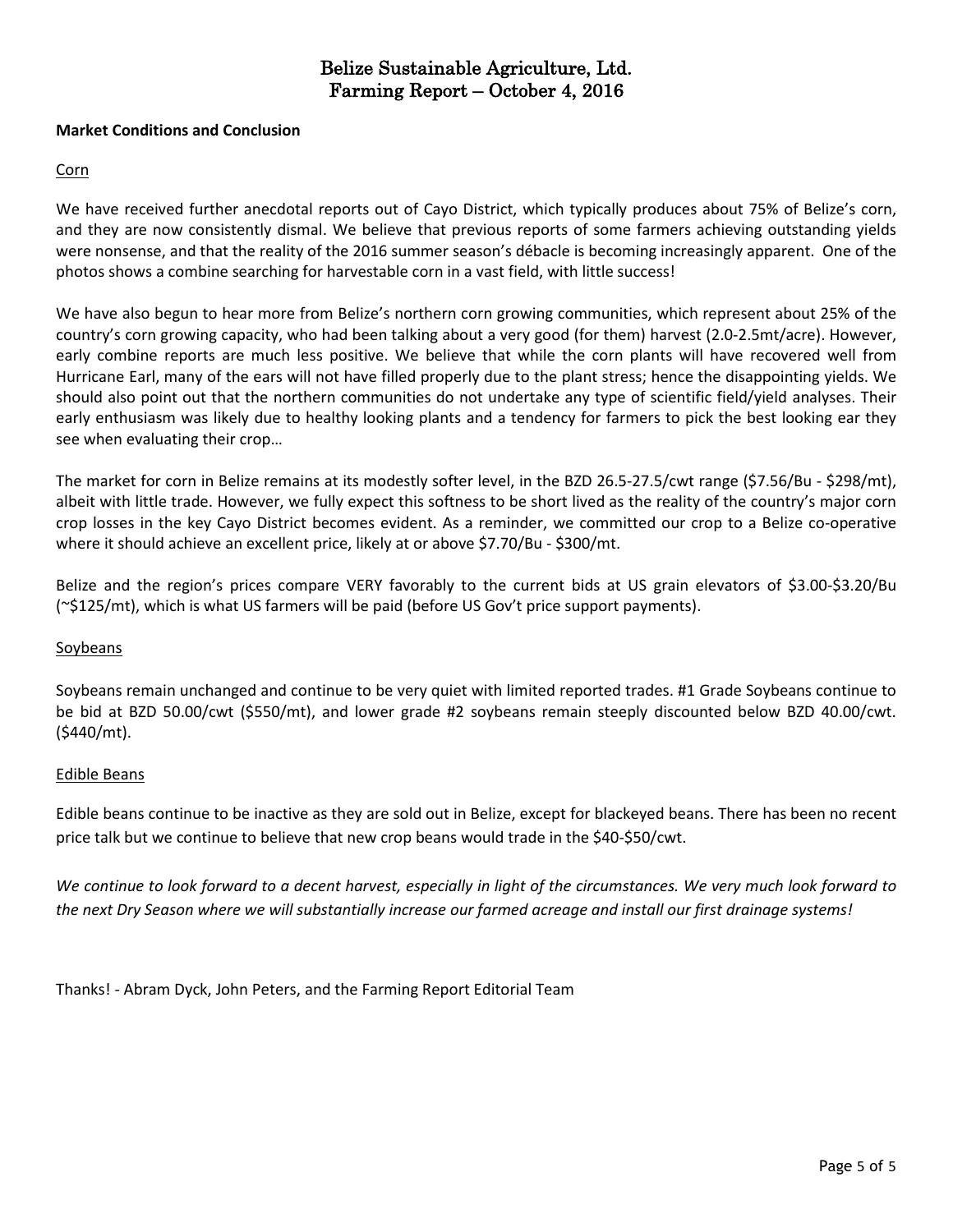| Grower     | Location | Field<br>#     | Acres | Irr<br>? | Soil<br><b>Type</b> | Crop             | Seed Variety<br>(count/acre) | Plant<br>Date        | Stand<br>Date | Fertilizer<br>Program<br>(For full details of<br>applications, refer to<br>Lot Records)                                                                                                                                      | Comments                                                                                                                                                                                                                                                                                                                                                                                                                                                                                                                                                                                                                                                                                                                                                                                                           |
|------------|----------|----------------|-------|----------|---------------------|------------------|------------------------------|----------------------|---------------|------------------------------------------------------------------------------------------------------------------------------------------------------------------------------------------------------------------------------|--------------------------------------------------------------------------------------------------------------------------------------------------------------------------------------------------------------------------------------------------------------------------------------------------------------------------------------------------------------------------------------------------------------------------------------------------------------------------------------------------------------------------------------------------------------------------------------------------------------------------------------------------------------------------------------------------------------------------------------------------------------------------------------------------------------------|
| <b>BSA</b> | Cayo One | 1a             | 14    | N        | <b>Black</b>        | Corn<br>(Yellow) | DeKalb 7088<br>27,656        | June<br>$\mathbf{1}$ | June 7        | <b>Base</b><br>13.3-30.3-13.2-1.8S<br>330lbs/acre<br>Liquid<br>Aporte-M<br>2L/Acre<br><b>TRIAL</b><br>Vermiplex<br>4L/Acre<br>$46 - 0 - 0$<br>100 lbs./acre<br>38.5-0-0-7.2S<br>136lbs/acre<br>$46 - 0 - 0$<br>110 lbs./acre | Land Preparation underway<br>May 1, 2016; continues May<br>17, 2016 under good<br>conditions; finished May 23.<br>Planting June 1. Vigorous<br>emergence June 5-10. Above<br>average June 25 plant count<br>for DK-7088 at 24,000/acre.<br>Clear signs of water stress<br>after very wet June; starting<br>to dry out / July 11. Major<br>improvement by late July;<br>Early tasseling. Very healthy<br>plants, mostly pollinated.<br>moderate hurricane damage,<br>still a promising crop / Aug 9.<br>Encouraging field survey that<br>shows large quantity of ears<br>that will be smaller than<br>average / Aug 23. Additional<br>rain damage; crop<br>approaching maturity / Sep 5.<br>Almost ready for early harvest<br>humidity @ 29% / Sep 19<br>Rains pushed back Harvest<br>start date by 2 weeks / Oct 4 |
| <b>BSA</b> | Cayo One | 1 <sub>b</sub> | 24    | N        | <b>Black</b>        | Corn<br>(Yellow) | Dow<br>3383<br>27,656        | May<br>31            | June 7        | <b>Base</b><br>13.3-30.3-13.2-1.8S<br>330lbs/acre<br>Liquid                                                                                                                                                                  | Land Preparation underway<br>May 1, 2016; continues May<br>17, 2016 under good<br>conditions; finished May 23.                                                                                                                                                                                                                                                                                                                                                                                                                                                                                                                                                                                                                                                                                                     |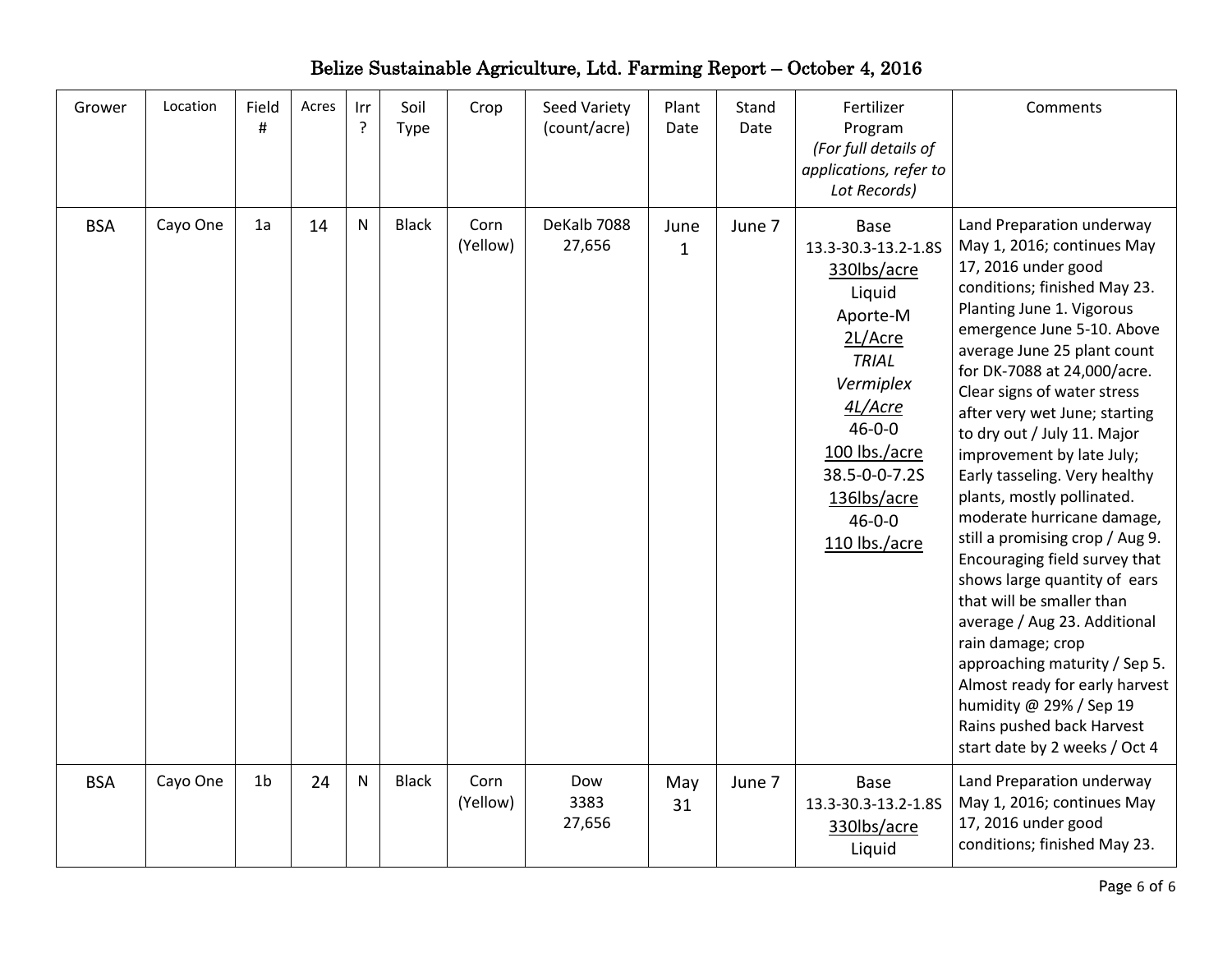|            |          |                |    |              |              |                  |                        |           |        | Aporte-M<br>2L/Acre<br>$46 - 0 - 0$<br>100 lbs./acre<br>38.5-0-0-7.2S<br>136lbs/acre<br>$46 - 0 - 0$<br>110 lbs./acre                                                         | Planting June 1. Vigorous<br>emergence June 5-10. Above<br>average June 25 plant count<br>for DK-7088 at 24,000/acre.<br>Clear signs of water stress<br>after very wet June; starting<br>to dry out / July 11. Major<br>improvement by late July;<br>Early tasseling. Very healthy<br>plants, mostly pollinated.<br>moderate hurricane damage,<br>still a promising crop / Aug 9.<br>Disappointing field survey<br>shows insufficient ears that<br>will be small / Aug 23.<br>Additional rain damage; crop<br>approaching maturity / Sep 5.<br>Almost ready for early harvest<br>humidity @ 29% / Sep 19<br>Rains pushed back Harvest<br>start date by 2 weeks / Oct 4 |
|------------|----------|----------------|----|--------------|--------------|------------------|------------------------|-----------|--------|-------------------------------------------------------------------------------------------------------------------------------------------------------------------------------|------------------------------------------------------------------------------------------------------------------------------------------------------------------------------------------------------------------------------------------------------------------------------------------------------------------------------------------------------------------------------------------------------------------------------------------------------------------------------------------------------------------------------------------------------------------------------------------------------------------------------------------------------------------------|
| <b>BSA</b> | Cayo One | 1 <sub>c</sub> | 24 | $\mathsf{N}$ | <b>Black</b> | Corn<br>(Yellow) | ASG<br>R9000<br>27,656 | May<br>31 | June 7 | Base<br>13.3-30.3-13.2-1.8S<br>330lbs/acre<br>Liquid<br>Aporte-M<br>2L/Acre<br>$46 - 0 - 0$<br>100 lbs./acre<br>38.5-0-0-7.2S<br>136lbs/acre<br>$46 - 0 - 0$<br>110 lbs./acre | Land Preparation underway<br>May 1, 2016; continues May<br>17, 2016 under good<br>conditions; finished May 23.<br>Planting June 1. Vigorous<br>emergence June 5-10. Above<br>average June 25 plant count<br>for DK-7088 at 24,000/acre.<br>Clear signs of water stress<br>after very wet June; starting<br>to dry out / July 11. Major<br>improvement by late July;<br>Early tasseling. Very healthy<br>plants, mostly pollinated.<br>moderate hurricane damage,                                                                                                                                                                                                       |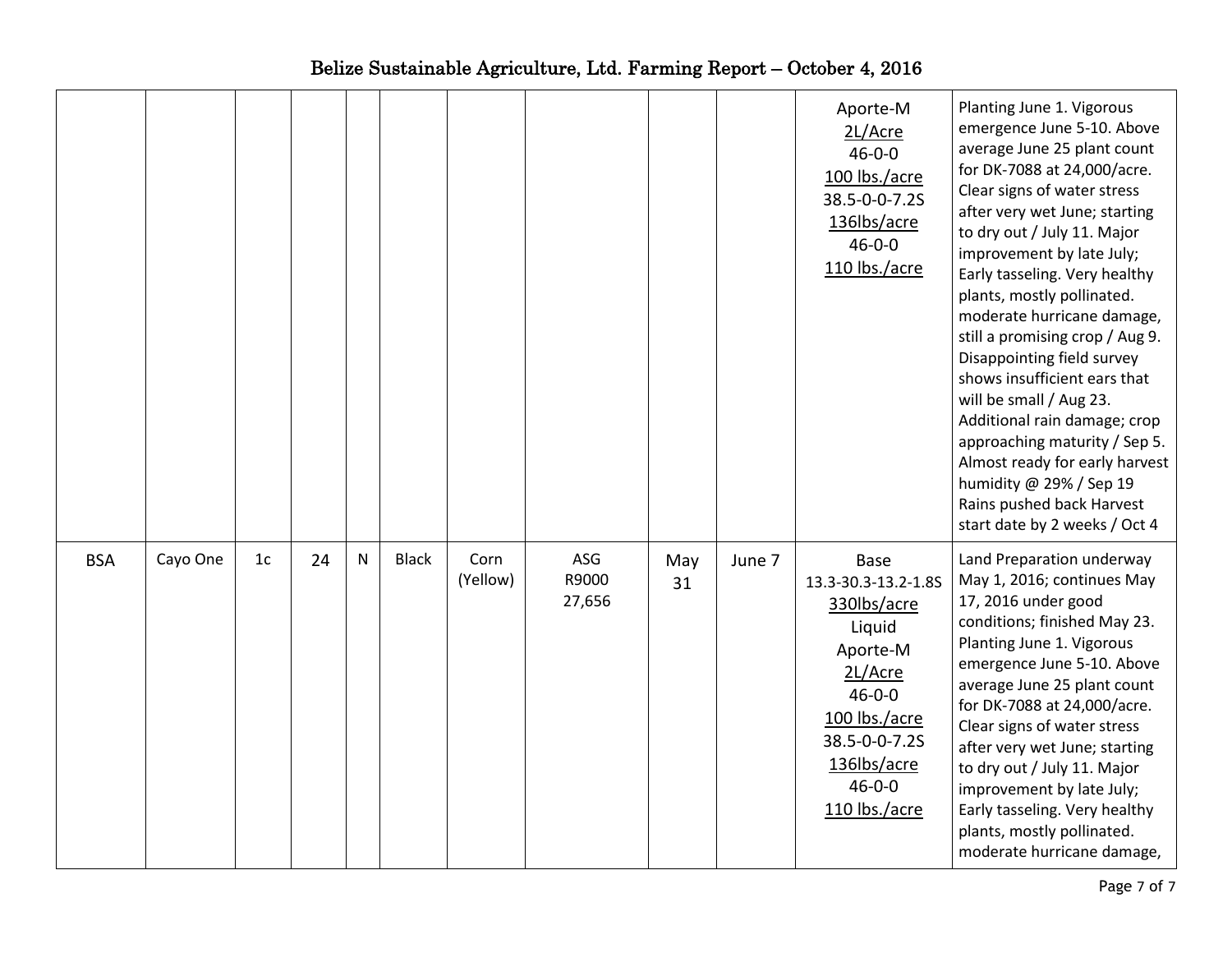|            |          |                |     |           |              |                  |                       |              |        |                                                                                                                                                                                      | still a promising crop / Aug 9.<br>Disappointing field survey<br>shows insufficient ears that<br>will be small / Aug 23. Almost<br>ready for early harvest<br>humidity @ 29% / Sep 19<br>Additional rain damage; crop<br>still $\sim$ 6 weeks from maturity /<br>Sep 5. Rains pushed back<br>Harvest start date by 2 weeks<br>$/$ Oct 4                                                                                                                                                                                                                                                                                                                                                                                                              |
|------------|----------|----------------|-----|-----------|--------------|------------------|-----------------------|--------------|--------|--------------------------------------------------------------------------------------------------------------------------------------------------------------------------------------|------------------------------------------------------------------------------------------------------------------------------------------------------------------------------------------------------------------------------------------------------------------------------------------------------------------------------------------------------------------------------------------------------------------------------------------------------------------------------------------------------------------------------------------------------------------------------------------------------------------------------------------------------------------------------------------------------------------------------------------------------|
| <b>BSA</b> | Cayo One | $\overline{2}$ | 284 | ${\sf N}$ | <b>Black</b> | Corn<br>(Yellow) | Dekalb 7088<br>27,656 | May<br>28-31 | June 7 | <b>Base</b><br>13.3-30.3-13.2-1.8S<br>330lbs/acre<br>Liquid<br>Aporte-M<br>2L/Acre<br>$46 - 0 - 0$<br>100 lbs./acre<br>38.5-0-0-7.2S<br>136lbs/acre<br>$46 - 0 - 0$<br>110 lbs./acre | Land Preparation underway<br>May 4, 2016; continues May<br>17, 2016 under good<br>conditions; finished May 27.<br>Planted May 28-31. Vigorous<br>germination but irregular<br>emergence June 5-10<br>followed by disappointing<br>June 25 plant count at<br>22,500/acre. After June's<br>heavy rainfalls Field 2 also<br>showed the highest amount<br>of ponding as of July 11.<br>Major improvement by late<br>July; Early tasseling, even in<br>areas with bad seed. Mostly<br>healthy plants, mostly<br>pollinated / July 25. Moderate<br>hurricane damage, still a<br>promising crop / Aug 9.<br>Encouraging field survey that<br>shows large quantity of ears<br>that will be smaller than<br>average / Aug 23. Additional<br>rain damage; crop |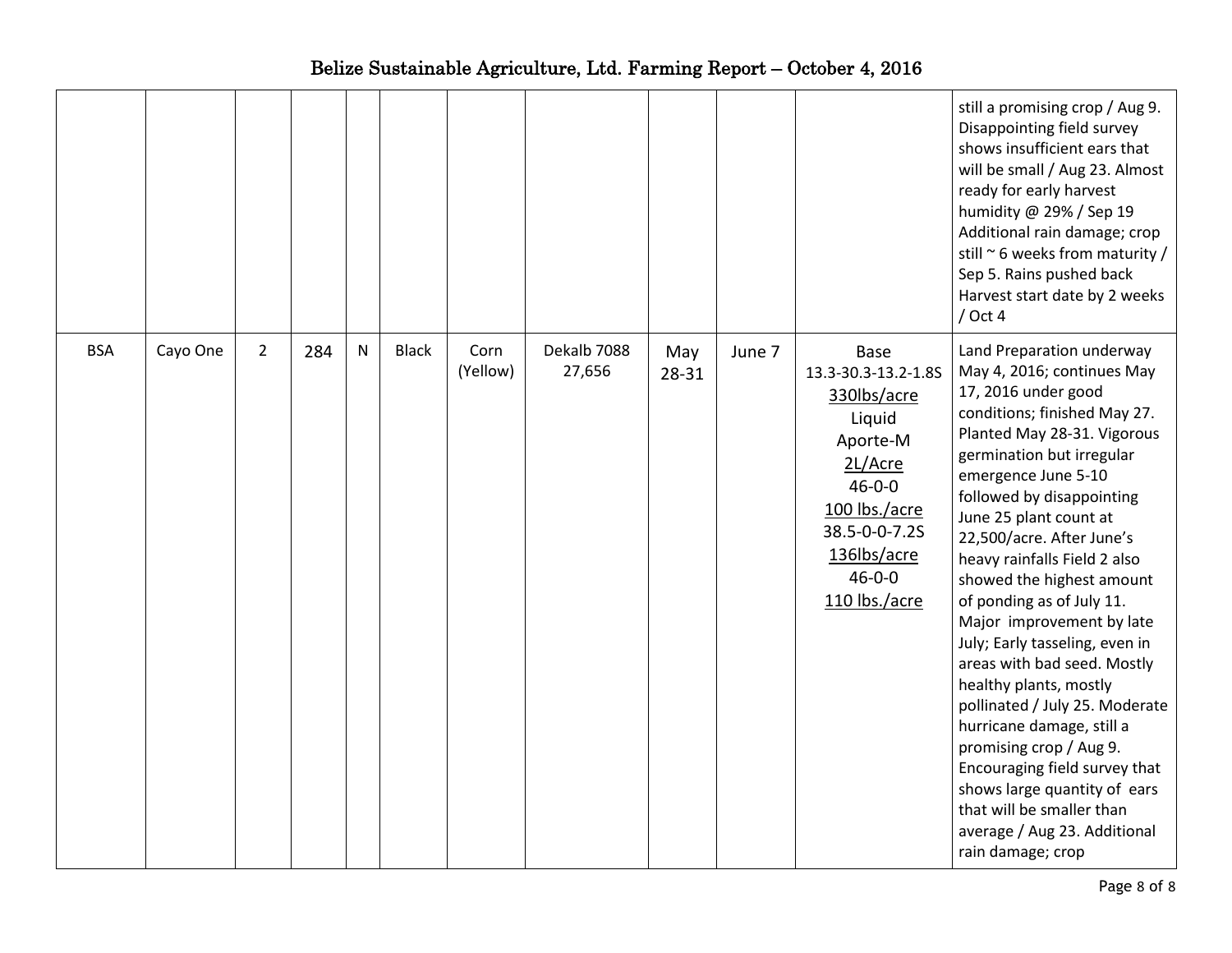|  |  |  |  |  |  |  |  |  |  | approaching maturity / Sep 5.  <br>Almost ready for early harvest<br>humidity @ 29% / Sep 19<br>Rains pushed back Harvest<br>start date by 2 weeks / Oct 4 |
|--|--|--|--|--|--|--|--|--|--|------------------------------------------------------------------------------------------------------------------------------------------------------------|
|--|--|--|--|--|--|--|--|--|--|------------------------------------------------------------------------------------------------------------------------------------------------------------|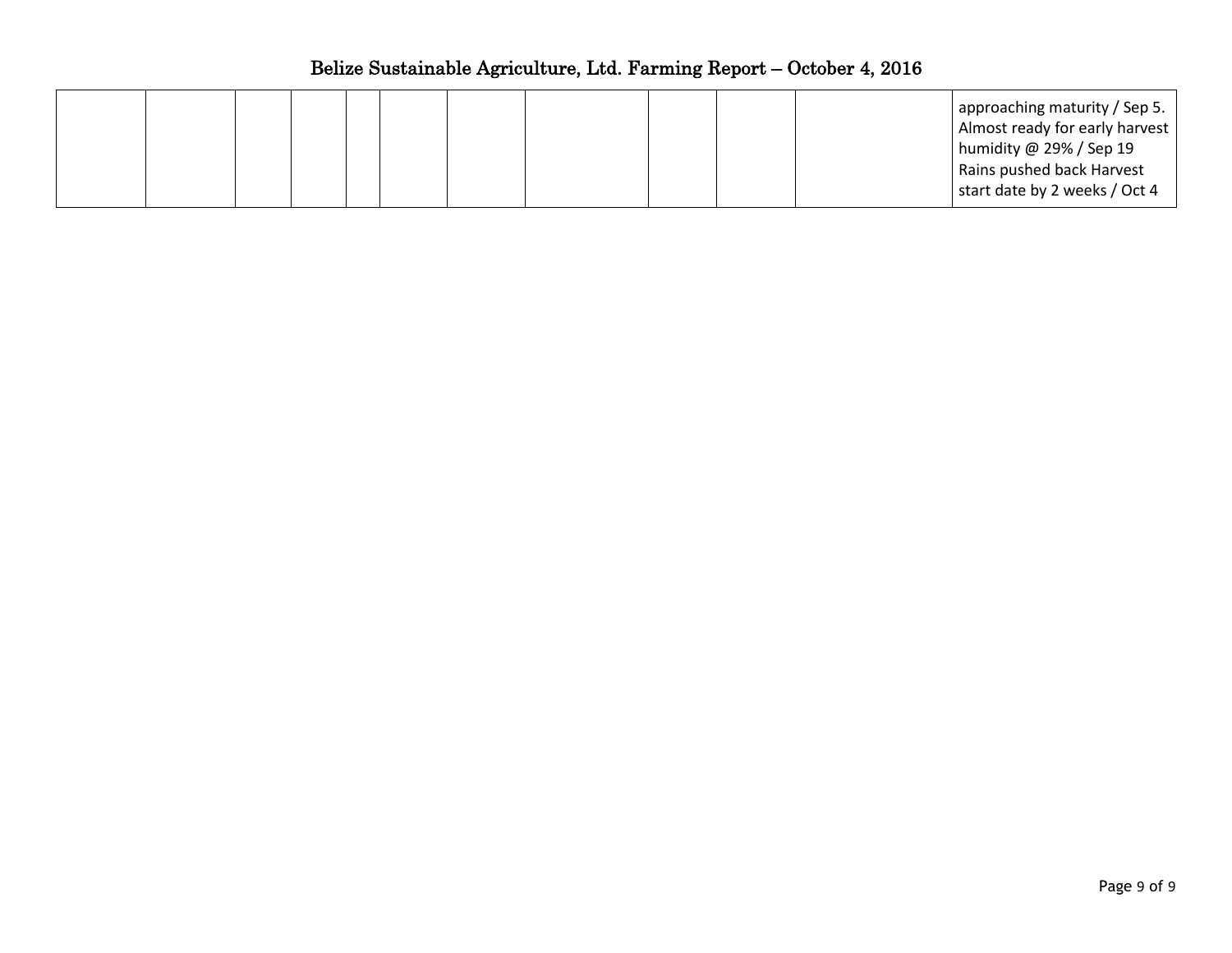|           |                                                                | $\frac{1}{2}$ and $\frac{1}{2}$ and $\frac{1}{2}$ and $\frac{1}{2}$ and $\frac{1}{2}$ are $\frac{1}{2}$ and $\frac{1}{2}$ are $\frac{1}{2}$ and $\frac{1}{2}$ are $\frac{1}{2}$ and $\frac{1}{2}$ are $\frac{1}{2}$ and $\frac{1}{2}$ are $\frac{1}{2}$ and $\frac{1}{2}$ are $\frac{1}{2}$ a |        |                           |                     |                         |          |                              |                      |                                    |                                       |              |                    |                         |
|-----------|----------------------------------------------------------------|-----------------------------------------------------------------------------------------------------------------------------------------------------------------------------------------------------------------------------------------------------------------------------------------------|--------|---------------------------|---------------------|-------------------------|----------|------------------------------|----------------------|------------------------------------|---------------------------------------|--------------|--------------------|-------------------------|
|           |                                                                |                                                                                                                                                                                                                                                                                               |        |                           |                     | GROWER:                 |          | BSA                          |                      |                                    |                                       |              |                    |                         |
|           |                                                                |                                                                                                                                                                                                                                                                                               |        |                           |                     |                         |          |                              | Date Planted:        |                                    | 5/31/2016 - 6/01/2016                 |              |                    |                         |
|           | FARM LOCATION: Cayo One Estates I                              |                                                                                                                                                                                                                                                                                               |        |                           |                     | SECTION #: $1a, 1b, 1c$ |          |                              | BLOCK #:             | SOIL TYPE: Black Loam              |                                       |              |                    |                         |
|           |                                                                |                                                                                                                                                                                                                                                                                               |        |                           |                     |                         | DK 7088; |                              |                      |                                    |                                       |              |                    |                         |
| CROP:     |                                                                | <b>Corn</b>                                                                                                                                                                                                                                                                                   |        |                           |                     |                         |          | VARIETY: Dow 3383; ASG R9000 |                      | # OF ACRES: 141+24+24              |                                       |              |                    |                         |
|           | <b>LAND PREPARATION</b>                                        |                                                                                                                                                                                                                                                                                               |        |                           |                     | FERTILIZERS             |          |                              | PLANTING             |                                    |                                       |              |                    |                         |
| Discing   | Harrowing                                                      | Leveling or                                                                                                                                                                                                                                                                                   | Raking | Other                     |                     | PREPLANT                |          |                              | AT PLANTING          | Seed-Rate                          |                                       |              | Condition          |                         |
|           |                                                                | Land Plane                                                                                                                                                                                                                                                                                    |        |                           |                     |                         |          |                              |                      |                                    |                                       |              |                    |                         |
| 5/1/2016  |                                                                |                                                                                                                                                                                                                                                                                               |        |                           |                     |                         |          |                              | Aporte Pre-          |                                    |                                       |              |                    |                         |
| 5/16/2016 | 23-May-16                                                      | 5/9/2016 4-May-16                                                                                                                                                                                                                                                                             |        |                           |                     | See Below               |          |                              | M See                | 27,656                             |                                       |              | Dry & Hot          |                         |
| 5/20/2016 |                                                                |                                                                                                                                                                                                                                                                                               |        |                           |                     |                         |          |                              | Below                |                                    |                                       |              |                    |                         |
| Date      |                                                                | <b>FERTILIZERS</b>                                                                                                                                                                                                                                                                            |        |                           |                     | Rain inches             |          |                              |                      | <b>PESTICIDES</b><br>Description   |                                       |              |                    |                         |
|           | Analysis Rate/Ac Ground<br>26-May-16 13.3-30.3-13.2-1.85 330lb |                                                                                                                                                                                                                                                                                               |        | Air                       | #<br>$\overline{1}$ | Date<br>6/3/2016        |          |                              | Quantity Date        |                                    | Rate/Ac Ground Air<br>11 <sub>b</sub> | X            |                    | #<br>3                  |
|           |                                                                | 2L                                                                                                                                                                                                                                                                                            | x<br>X |                           | $\overline{2}$      | 6/5/2016                |          | 0.6<br>1.5                   | 3-Jun-16<br>3-Jun-16 | Atrazine<br>Prowl                  | 1L                                    |              |                    | $\overline{3}$          |
|           | 31-May-16 Aporté Pre-M<br>31-May-16 vermiplex (111 acres       | 4L                                                                                                                                                                                                                                                                                            | X      |                           | $\overline{2}$      | 6/8/2016                |          | 0.5                          |                      | 13-Jun-16 Certero (perimeter only) | 161 cc                                | $\mathbf{x}$ |                    | $\overline{4}$          |
| 22-Jun-16 | $46 - 0 - 0$                                                   | 100lb                                                                                                                                                                                                                                                                                         |        | $\boldsymbol{\mathsf{x}}$ | 6 <sup>1</sup>      | 6/9/2016                |          | 0.8                          | 13-Jun-16            | Aporté Pre-M                       | 250 сс                                |              | x<br>x             | $\overline{4}$          |
|           | 8-Jul-16 38.5-0-0-7.2S                                         | 136lb                                                                                                                                                                                                                                                                                         |        | $\boldsymbol{\mathsf{x}}$ | 8 <sup>°</sup>      | 6/12/2016               |          | 0.7                          | 13-Jun-16            | Damoil                             | 250 cc                                |              | x                  | $\overline{4}$          |
|           | 15-Jul-16 Aporté Pre-M                                         | 630 cc                                                                                                                                                                                                                                                                                        |        | $\mathsf{x}$              | 9                   | 6/17/2016               |          | 1.9                          | 18-Jun-16            | Primero                            | 18 сс                                 |              | ×                  | 5                       |
| 8-Aug-16  | 46-0-0                                                         | 110lb                                                                                                                                                                                                                                                                                         |        | $\boldsymbol{\mathsf{x}}$ | 10                  | 6/18/2016               |          | 1.3                          | 18-Jun-16            | Tordon                             | 150 cc                                |              | x                  | $\overline{\mathbf{5}}$ |
|           |                                                                |                                                                                                                                                                                                                                                                                               |        |                           |                     | 6/19/2016               |          | 3.8                          | 18-Jun-16            | Aporté Pre-M                       | 122 cc                                |              | $\mathbf{x}$       | $\overline{\mathbf{5}}$ |
|           |                                                                |                                                                                                                                                                                                                                                                                               |        |                           |                     | 6/22/2016               |          | 1.0                          | 18-Jun-16            | Surf-Ac                            | 3cc                                   |              | $\pmb{\mathsf{x}}$ | $\overline{\mathbf{5}}$ |
|           |                                                                |                                                                                                                                                                                                                                                                                               |        |                           |                     | 6/23/2016               |          | 0.8                          | 26-Jun-16            | Certero                            | 161 cc                                |              | x                  | $\overline{7}$          |
|           |                                                                |                                                                                                                                                                                                                                                                                               |        |                           |                     | 6/24/2016               |          | 0.7                          | 26-Jun-16            | Surf-Ac                            | 2cc                                   |              | $\mathbf x$        | $\overline{7}$          |
|           |                                                                |                                                                                                                                                                                                                                                                                               |        |                           |                     | 6/25/2016               |          | 0.7                          | 26-Jun-16            | Aporté Pre-M                       | 80 cc                                 |              | $\mathsf{x}^-$     | $\overline{7}$          |
|           |                                                                |                                                                                                                                                                                                                                                                                               |        |                           |                     | 6/26/2016               |          | 0.8                          | 15-Jul-16            | Amistar Top                        | 200 cc                                |              | $\mathbf{x}$       | 9                       |
|           |                                                                |                                                                                                                                                                                                                                                                                               |        |                           |                     | 6/27/2016               |          | 1.9                          | 23-Sep-16            | RoundUp                            | 1.25L                                 |              | x                  | 11                      |
|           |                                                                |                                                                                                                                                                                                                                                                                               |        |                           |                     | 7/3/2016                |          | 0.2                          | 23-Sep-16            | Aporté Pre-M                       | 121cc                                 |              | x                  | 11                      |
|           |                                                                |                                                                                                                                                                                                                                                                                               |        |                           |                     | 7/4/2016                |          | $0.1\,$                      | 23-Sep-16            | Heat                               | 19gr                                  |              | x                  | 11                      |
|           |                                                                |                                                                                                                                                                                                                                                                                               |        |                           |                     | 7/6/2016                |          | 0.2                          |                      |                                    |                                       |              |                    |                         |
|           |                                                                |                                                                                                                                                                                                                                                                                               |        |                           |                     | 7/9/2016<br>7/10/2016   |          | 0.1<br>0.3                   |                      |                                    |                                       |              |                    |                         |
|           |                                                                |                                                                                                                                                                                                                                                                                               |        |                           |                     | 7/6/2016                |          | 0.2                          |                      |                                    |                                       |              |                    |                         |
|           |                                                                |                                                                                                                                                                                                                                                                                               |        |                           |                     | 7/9/2016<br>7/10/2016   |          | 0.1<br>0.3                   |                      |                                    |                                       |              |                    |                         |
|           |                                                                |                                                                                                                                                                                                                                                                                               |        |                           |                     | 7/12/2016               |          | 0.5                          |                      |                                    |                                       |              |                    |                         |
|           |                                                                |                                                                                                                                                                                                                                                                                               |        |                           |                     | 7/13/2016<br>7/14/2016  |          | 0.4<br>0.1                   |                      |                                    |                                       |              |                    |                         |
|           |                                                                |                                                                                                                                                                                                                                                                                               |        |                           |                     | 7/15/2016               |          | 0.1                          |                      |                                    |                                       |              |                    |                         |
|           |                                                                |                                                                                                                                                                                                                                                                                               |        |                           |                     | 7/16/2016               | 0.1      | 0.0                          |                      |                                    |                                       |              |                    |                         |
|           |                                                                |                                                                                                                                                                                                                                                                                               |        |                           |                     | 7/17/2016<br>7/18/2016  |          | 0.2                          |                      |                                    |                                       |              |                    |                         |
|           |                                                                |                                                                                                                                                                                                                                                                                               |        |                           |                     | 7/19/2016               |          | 0.9                          |                      |                                    |                                       |              |                    |                         |
|           |                                                                |                                                                                                                                                                                                                                                                                               |        |                           |                     | 7/20/2016<br>7/23/2016  |          | 0.4<br>0.1                   |                      |                                    |                                       |              |                    |                         |
|           |                                                                |                                                                                                                                                                                                                                                                                               |        |                           |                     | 7/24/2016               |          | $1.0\,$                      |                      |                                    |                                       |              |                    |                         |
|           |                                                                |                                                                                                                                                                                                                                                                                               |        |                           |                     | 7/27/2016<br>7/28/2016  |          | 0.0<br>0.1                   |                      |                                    |                                       |              |                    |                         |
|           |                                                                |                                                                                                                                                                                                                                                                                               |        |                           |                     | 7/29/2016               |          | 0.7                          |                      |                                    |                                       |              |                    |                         |
|           |                                                                |                                                                                                                                                                                                                                                                                               |        |                           |                     | 7/30/2016<br>8/1/2016   |          | 0.1<br>0.4                   |                      |                                    |                                       |              |                    |                         |
|           |                                                                |                                                                                                                                                                                                                                                                                               |        |                           |                     | 8/3/2016                |          | 1.5                          |                      |                                    |                                       |              |                    |                         |
|           |                                                                |                                                                                                                                                                                                                                                                                               |        |                           |                     | 8/4/2016<br>8/13/2016   |          | 2.4<br>0.0                   |                      |                                    |                                       |              |                    |                         |
|           |                                                                |                                                                                                                                                                                                                                                                                               |        |                           |                     | 8/14/2016               |          | $1.4\,$                      |                      |                                    |                                       |              |                    |                         |
|           |                                                                |                                                                                                                                                                                                                                                                                               |        |                           |                     | 8/15/2016<br>8/16/2016  |          | 0.0<br>0.0                   |                      |                                    |                                       |              |                    |                         |
|           |                                                                |                                                                                                                                                                                                                                                                                               |        |                           |                     | 8/17/2016               |          | 0.0                          |                      |                                    |                                       |              |                    |                         |
|           |                                                                |                                                                                                                                                                                                                                                                                               |        |                           |                     | 8/19/2016<br>8/20/2016  |          | 0.2<br>0.1                   |                      |                                    |                                       |              |                    |                         |
|           |                                                                |                                                                                                                                                                                                                                                                                               |        |                           |                     | 8/21/2016               |          |                              |                      |                                    |                                       |              |                    |                         |
|           |                                                                |                                                                                                                                                                                                                                                                                               |        |                           |                     | 8/22/2016<br>8/23/2016  |          | 2.4<br>0.0                   |                      |                                    |                                       |              |                    |                         |
|           |                                                                |                                                                                                                                                                                                                                                                                               |        |                           |                     | 8/24/2016               |          | 0.1                          |                      |                                    |                                       |              |                    |                         |
|           |                                                                |                                                                                                                                                                                                                                                                                               |        |                           |                     | 8/25/2016               |          | $1.0$<br>0.0                 |                      |                                    |                                       |              |                    |                         |
|           |                                                                |                                                                                                                                                                                                                                                                                               |        |                           |                     | 8/26/2016<br>8/29/2016  |          | 0.2                          |                      |                                    |                                       |              |                    |                         |
|           |                                                                |                                                                                                                                                                                                                                                                                               |        |                           |                     | 8/31/2016               |          | 3.5                          |                      |                                    |                                       |              |                    |                         |
|           |                                                                |                                                                                                                                                                                                                                                                                               |        |                           |                     | 9/1/2016<br>9/5/2016    |          | 0.8<br>1.8                   |                      |                                    |                                       |              |                    |                         |
|           |                                                                |                                                                                                                                                                                                                                                                                               |        |                           |                     | 9/6/2016                |          | 0.1                          |                      |                                    |                                       |              |                    |                         |
|           |                                                                |                                                                                                                                                                                                                                                                                               |        |                           |                     | 9/7/2016<br>9/8/2016    |          | 0.2<br>0.1                   |                      |                                    |                                       |              |                    |                         |
|           |                                                                |                                                                                                                                                                                                                                                                                               |        |                           |                     | 9/11/2016               |          | 0.1                          |                      |                                    |                                       |              |                    |                         |
|           |                                                                |                                                                                                                                                                                                                                                                                               |        |                           |                     | 9/12/2016<br>9/14/2016  |          | 0.3<br>$0.1\,$               |                      |                                    |                                       |              |                    |                         |
|           |                                                                |                                                                                                                                                                                                                                                                                               |        |                           |                     | 9/15/2016               |          | 0.0                          |                      |                                    |                                       |              |                    |                         |
|           |                                                                |                                                                                                                                                                                                                                                                                               |        |                           |                     | 9/16/2016<br>9/17/2016  |          | 0.4<br>0.2                   |                      |                                    |                                       |              |                    |                         |
|           |                                                                |                                                                                                                                                                                                                                                                                               |        |                           |                     | 9/18/2016               |          | 0                            |                      |                                    |                                       |              |                    |                         |
|           |                                                                |                                                                                                                                                                                                                                                                                               |        |                           |                     | 9/19/2016<br>9/20/2016  |          | $\mathbf 0$<br>0.7           |                      |                                    |                                       |              |                    |                         |
|           |                                                                |                                                                                                                                                                                                                                                                                               |        |                           |                     | 9/21/2016               |          | 0.5                          |                      |                                    |                                       |              |                    |                         |
|           |                                                                |                                                                                                                                                                                                                                                                                               |        |                           |                     | 9/22/2016<br>9/23/2016  |          | 0.3<br>0.9                   |                      |                                    |                                       |              |                    |                         |
|           |                                                                |                                                                                                                                                                                                                                                                                               |        |                           |                     | 9/24/2016               |          | 0.9                          |                      |                                    |                                       |              |                    |                         |
|           |                                                                |                                                                                                                                                                                                                                                                                               |        |                           |                     | 9/25/2016<br>9/26/2016  |          | 0.9<br>0.4                   |                      |                                    |                                       |              |                    |                         |
|           |                                                                |                                                                                                                                                                                                                                                                                               |        |                           |                     | 9/27/2016               |          | 0.2                          |                      |                                    |                                       |              |                    |                         |
|           |                                                                |                                                                                                                                                                                                                                                                                               |        |                           |                     | 9/28/2016<br>9/29/2016  |          | 0.0<br>0.1                   |                      |                                    |                                       |              |                    |                         |
|           |                                                                |                                                                                                                                                                                                                                                                                               |        |                           |                     | 9/30/2016               |          | 0.6                          |                      |                                    |                                       |              |                    |                         |
|           |                                                                |                                                                                                                                                                                                                                                                                               |        |                           |                     | 10/1/2016               |          | 0.2                          |                      |                                    |                                       |              |                    |                         |
|           |                                                                |                                                                                                                                                                                                                                                                                               |        |                           |                     | 10/2/2016<br>10/3/2016  |          | 0.0<br>0.3                   |                      |                                    |                                       |              |                    |                         |
|           |                                                                |                                                                                                                                                                                                                                                                                               |        |                           |                     |                         |          |                              |                      |                                    |                                       |              |                    |                         |
|           |                                                                |                                                                                                                                                                                                                                                                                               |        |                           |                     | Season Total:           |          | 46.9                         |                      |                                    |                                       |              |                    |                         |

# Lot Records for Field 1 (Zoom in to see details)